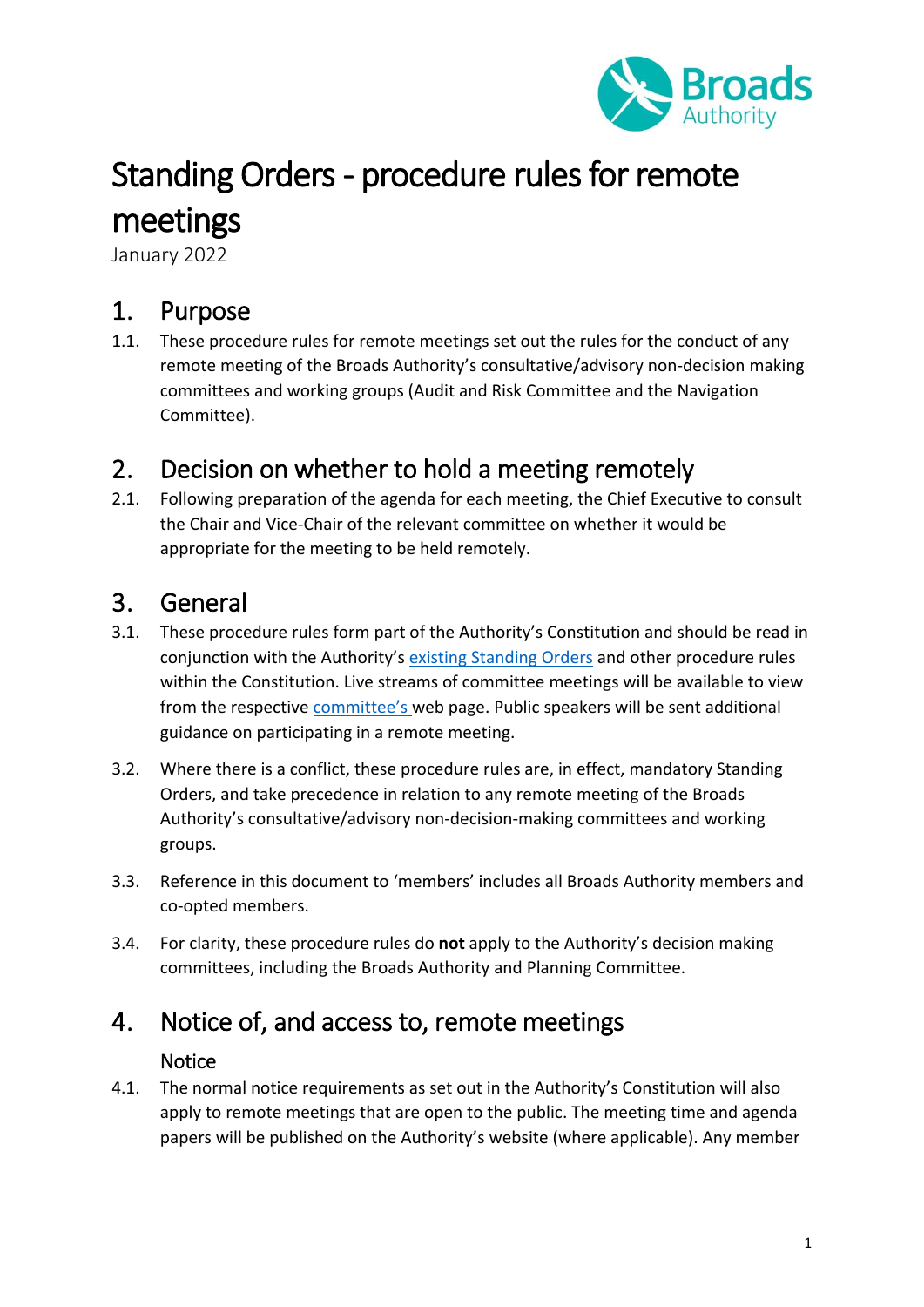of the public wishing to access a remote meeting to exercise a right to speak will be sent joining instructions by email (where applicable).

4.2. Where notice of a meeting is required and has been given, the Chair of the remote meeting may move or cancel that meeting without further notice of the new date of that meeting being required to be given.

#### Remote access to meetings

- 4.3. For all purposes of the Constitution, the term "meeting" is not limited in meaning to a meeting of persons all of whom, or any of whom, are present in the same place, for which purposes any reference to:
	- a) "place" is to be interpreted as where a meeting is held, or to be held, includes reference to more than one place including electronic, digital or virtual locations such as internet locations, web addresses or conference call telephone numbers: and
	- b) "open to the public" includes access to the meeting being through remote means including (but not limited to) video conferencing, live webcast, and live streaming; where a meeting is accessible to the public through such remote means, the meeting is open to the public whether or not members of the public are able to attend the meeting in person.
- 4.4. Members of the public exercising a right to speak at a remote meeting will be asked to confirm their wish to attend the meeting in advance, giving notice of at least two working days before the meeting date. Members of the public wishing to observe a remote meeting will be able to access the meeting via a link published on the relevant committee page on the Authority's website.
- 4.5. If the Chair is made aware that the meeting is not accessible to the public through remote means, due to any technological or other failure of provision, then the Chair shall adjourn the meeting immediately. If the provision of access through remote means cannot be restored within a reasonable period, then the remaining business will be considered at a time and date fixed by the Chair. If he or she does not fix a date, the remaining business will be considered at the next ordinary meeting.

### 5. Management of remote meetings

#### Members in remote attendance

- 5.1. A member in remote attendance is present and attends the meeting, including for the purposes of the meeting's quorum, if at any time all three of the following conditions are satisfied, those conditions being that the member in remote attendance is able at that time:
	- a) to hear, and where practicable see, and be so heard and, where practicable, be seen by, the other members in attendance.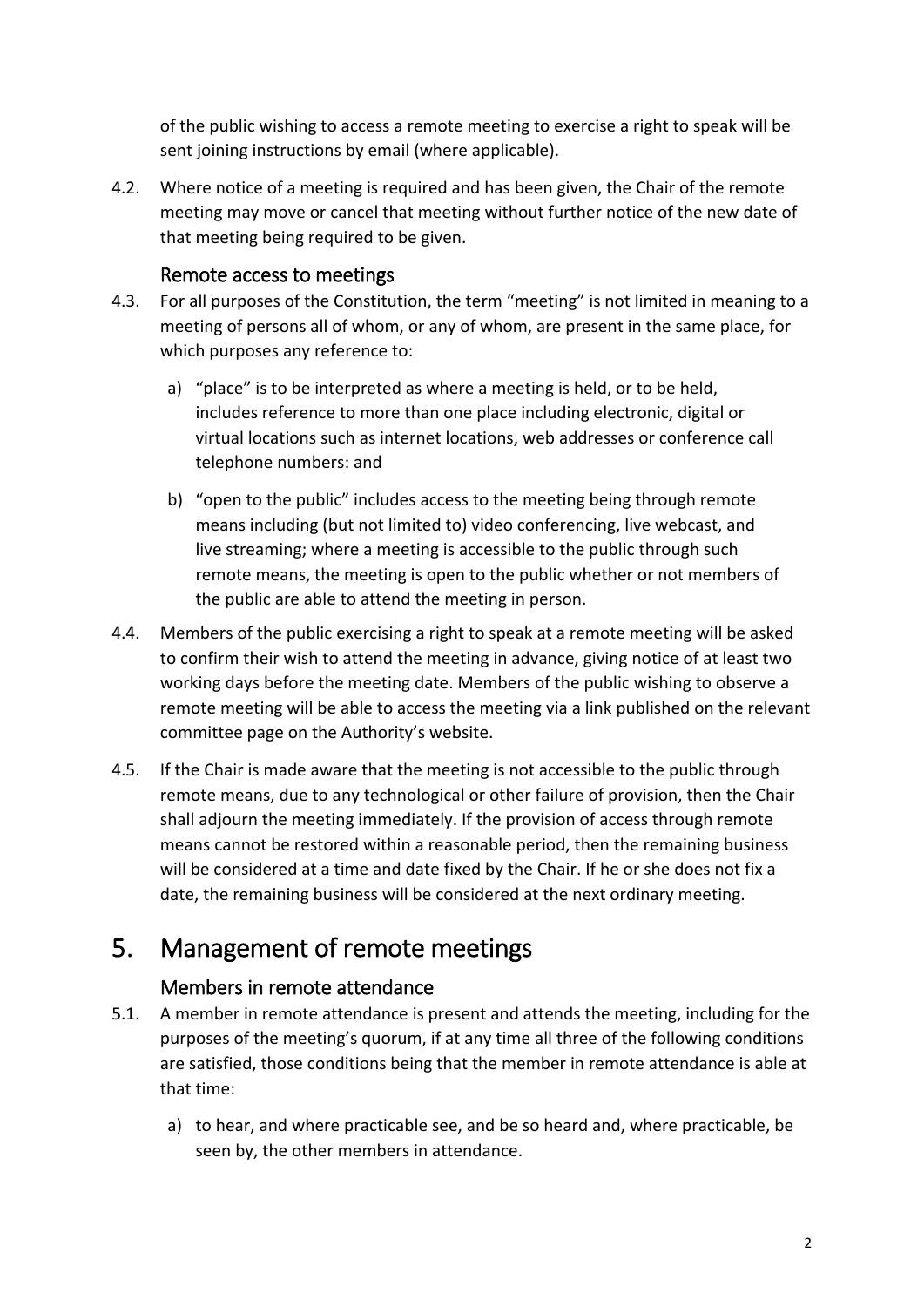- b) to hear, and where practicable see, and be so heard and, where practicable, be seen by, any members of the public entitled to attend the meeting in order to exercise a right to speak at the meeting; and
- c) as to be so heard and, where practicable, be seen by any other members of the public attending the meeting.
- 5.2. A member in remote attendance will be deemed to have left the meeting where, at any point in time during the meeting, any of the conditions for remote attendance contained in paragraph 5.1 above are not met. In such circumstances the Chair may, as they deem appropriate:
	- a) adjourn the meeting for a short period to permit the conditions for remote attendance of a member contained in 5.1 above to be re-established;
	- b) count the number of members in attendance for the purposes of the quorum; or
	- c) continue to transact the remaining business of the meeting in the absence of the member in remote attendance.
- 5.3. If remote attendance by the Chair is lost, the Vice-Chair will chair the meeting until the Chair's remote attendance is re-established.

#### Quorum

- 5.4. The normal quorum requirements for meetings as set out in the Authority's Constitution will also apply to a remote meeting. The attendance of those members at the meeting will be recorded by the meeting moderator.
- 5.5. In the event of any apparent failure of the video, telephone or conferencing connection resulting in the conditions in paragraph 5.1 not being met the Chair, assisted by the meeting moderator, should immediately determine if the meeting is still quorate:
	- if it is, then the business of the meeting will continue; or
	- if there is no quorum, then the meeting shall adjourn for a period specified by the Chair, expected to be no more than 15 minutes, to allow the connection to be re-established
- 5.6. Should any aspect of an individual's remote participation fail, the Chair may call a short adjournment to determine whether the connection can quickly be reestablished, either by audio-video technology or by telephone link. If the Chair advises of a short temporary adjournment to a remote meeting, all members must remain in attendance with their microphones on mute, until the Chair instructs otherwise. The live stream will be suspended during an adjournment. If the connection is not restored within the specified time, the meeting should continue to deal with the business while this happens, providing the meeting remains quorate and the public are able to hear.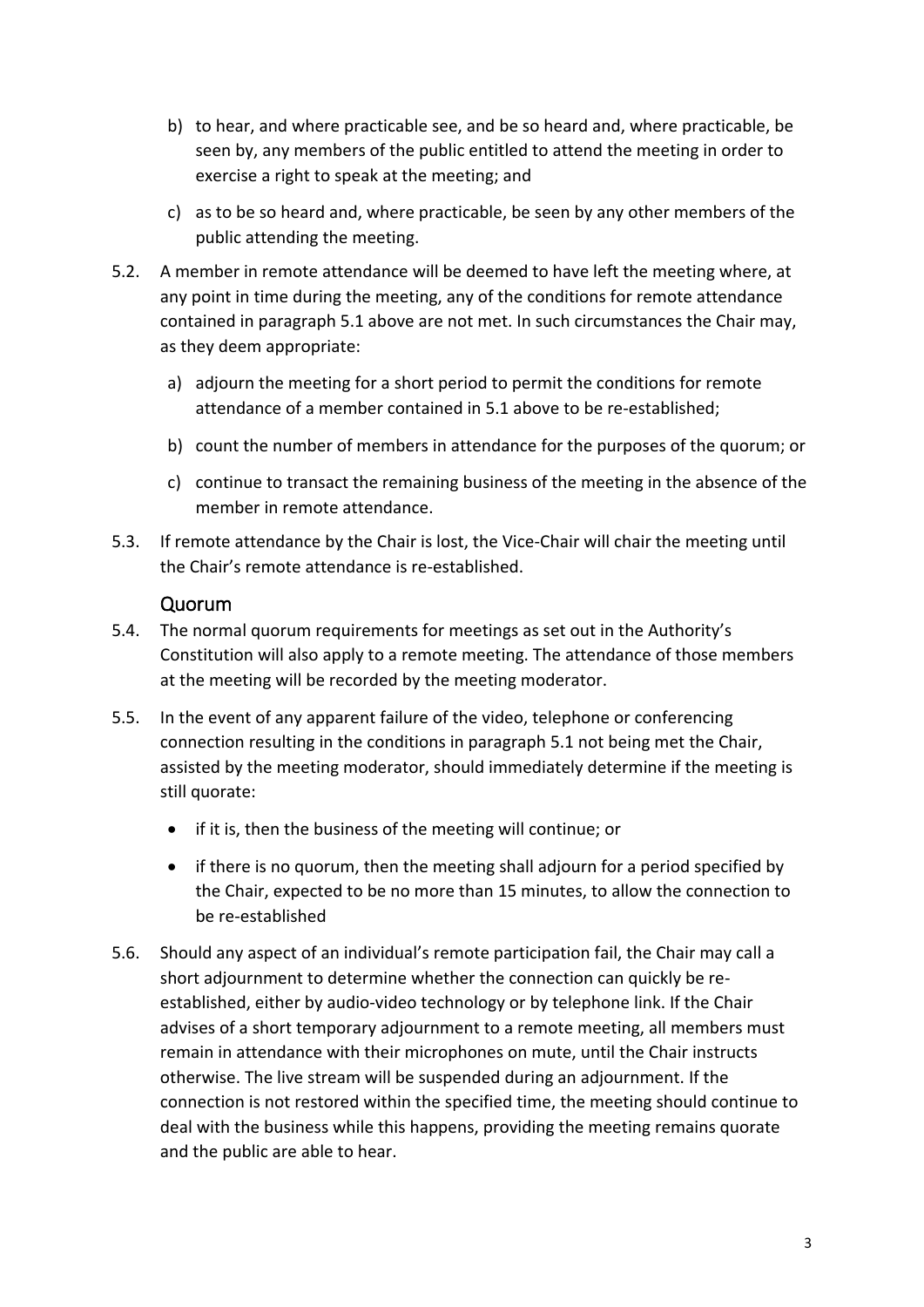- 5.7. In the event of audio connection failure, the remote member(s) will be deemed to have left the meeting at the point of failure. If the connection cannot be reestablished to those member(s) before the end of the meeting, then the presumption will be that the meeting should continue to deal with the item/s. If the connection is successfully re-established, then the remote member(s) will be deemed to have returned at the point of re-establishment.
- 5.8. In the event that a remote meeting starts quorate but due to unforeseen circumstances, such as lost connection, does not remain quorate and is temporarily suspended until the issue is resolved and the meeting recommences, the minutes of each meeting must fully record these circumstances.

### Remote attendance by members of the public (under public speaking rights)

- 5.9. The arrangements as set out in the Authority's '[Public Question Time Scheme of](https://www.broads-authority.gov.uk/about-us/committees/asking-questions-at-meetings)  [Operation](https://www.broads-authority.gov.uk/about-us/committees/asking-questions-at-meetings)' (for members of the public wishing to participate in a meeting to ask a question, present a petition or make a statement on any matter that relates to the business of the Broads Authority and its committees) will also apply to a remote meeting, with the following additional provisions.
- 5.10. A member of the public entitled to participate in a meeting is in remote attendance at any time if all three of the following conditions are satisfied, those conditions being that they are able at that time:
	- (i) to hear, and where practicable see, and be so heard and, where practicable, be seen by, members in attendance;
	- (ii) to hear, and where practicable see, and be so heard and, where practicable, be seen by, any other members of the public entitled to attend the meeting in order to exercise a right to speak at the meeting; and
	- (iii) to be so heard and, where practicable, be seen by any other members of the public attending the meeting.
- 5.11. A member of the public in remote attendance will be deemed to have left the meeting where, at any point during the meeting, any of the conditions in paragraph 5.10 above are not met. In such circumstances, the Chair may:
	- (i) adjourn the meeting for a short period to allow for the remote attendance to be re-established;
	- (ii) suspend consideration of the item of business in relation to the member of public's attendance until a following item of business on the agenda has been completed and the member of the public's remote attendance has been re-established or before the end of the meeting, whichever is the earliest; or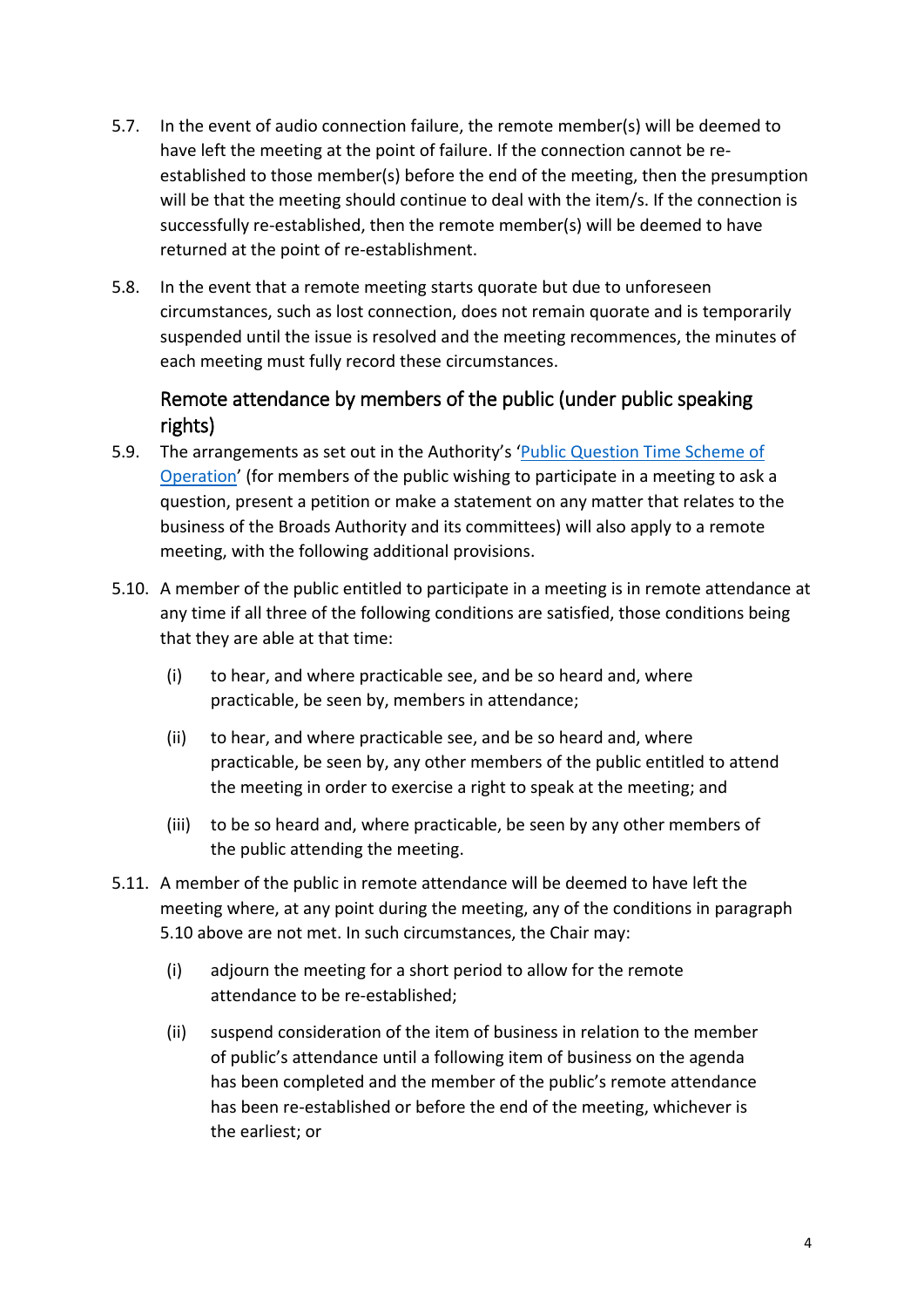- (iii) continue to carry out the remaining business of the meeting in the absence of the member of the public in remote attendance.
- 5.12. A member of the public participating in a remote meeting is required to give advance notice and to submit their representation at least two working days before the meeting day to the Governance Officer. No questions will be permitted at the remote meeting unless advance notice has been given. The officer will, for those items of business, send the member of the public an invitation to participate. Members of the public who wish to participate in meetings may need to familiarise themselves with the Authority's chosen conferencing technology.
- 5.13. If a member of the public exercising speaking rights is unable or unwilling to participate in a remote meeting, they may choose to make their representation in writing and request that it is read out by the Chair or a supporting officer at the meeting.
- 5.14. Any technological failure removing the ability for the public to access the meeting by remote means renders the whole meeting incapable of proceeding. A member of the public who attends to exercise their right to speak and is unable to do so (due to such technological failure) renders only their item incapable of proceeding.
- 5.15. Once the member of the public has spoken, they will be removed from the remote meeting on the instruction of the Chair to maintain the good administration of the meeting or to retain order. The member of the public may continue to follow proceedings through the live streaming facility.

### 6. Meeting procedures

- 6.1. The Chair will follow the rules set out in the Constitution when determining who may speak, as well as the order and priority of speakers and the content and length of speeches in the normal way.
- 6.2. At the beginning of the meeting, the Chair will explain the protocol for member and public participation and the rules of debate. The Chair's ruling during the debate will be final.
- 6.3. Where members of the public are exercising speaking rights at the meeting via remote attendance, the Chair will, as part of their introduction, explain the procedure for their participation. Members of the public must adhere to this procedure, otherwise they may be excluded from the meeting.

# 7. Declaration of interests

7.1. Any member participating in a remote meeting who declares an interest in any item of business that would normally require them to leave a physical meeting room must also leave the remote meeting room. The moderator will confirm their departure to the committee and the member's access to the meeting will be severed while any